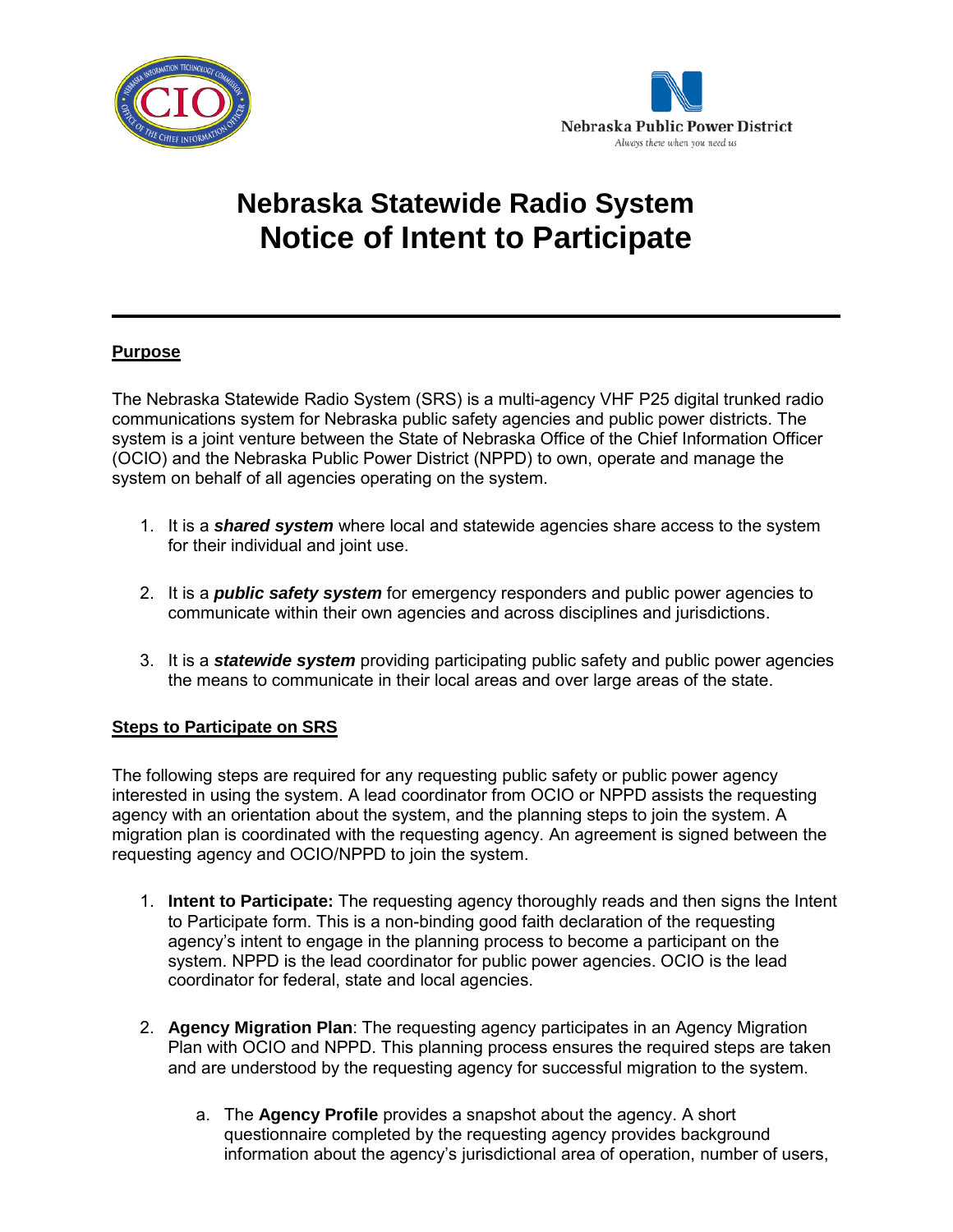dispatch operations, communications with other agencies, funding, training, approvals required, and anticipated timeline.

- b. **Coverage Planning** assists the requesting agency with understanding how well the system can meet the agency's needs. This includes radio coverage on the system, how different subscriber radios operate, and which towers the agency will access.
- c. **Interoperability Planning** determines how the requesting agency will operate with other agencies on the system, and with agencies using other radio systems. The Agency Profile questionnaire provides background information on how the agency currently operates. The lead coordinator in OCIO or NPPD works with the agency to develop a personalized agency fleet map and talk groups, and discuss frequencies needed to support the agency's communication needs. Steps c and d may require considerable work to finalize a communication template that best fits the agency needs.
- d. **Subscriber Planning** is the coordination of equipment purchases, features and programming for radios approved to operate on the system. The lead coordinator in OCIO or NPPD works with the requesting agency to explain radio equipment options, the personalized agency fleet map, and talk groups needed to support the agency's communication needs. This includes managing the code plugs to be used in programming the agency's radios. Steps c and d may require considerable work to finalize a communication template that best fits the agency needs.
- e. **Dispatch Operations Planning** identifies the dispatch operations of the requesting agency's daily communications, and assists with how the agency's dispatch operations will function on the system. This may include a backup plan in the event the agency's dispatchers and/or users are unable to access the system for a period of time due to planned or unplanned outages.
- f. **User and Dispatch Training** covers detailed radio functions and equipment operation, dispatch operations, system operation, and backup planning. OCIO/NPPD can assist with user training and "Train the Trainer" classes. Arrangements for training require discussion about training location, types of training needed, and number of employees to be trained. This will include a discussion with your agency's radio maintenance provider, equipment installation, programming, and testing on the system.
- g. **Cut-Over Planning** is the final step before officially migrating over to the system. All essential planning steps must be completed with a detailed plan and timeline to ensure successful migration and use of the system.
- 3. **Signed Agreement:** During the Agency Migration Planning, the Agreement is drafted, identifying terms and conditions of participation on the system. Once the agreement is signed by all parties involved, the requesting agency becomes a user of the system.